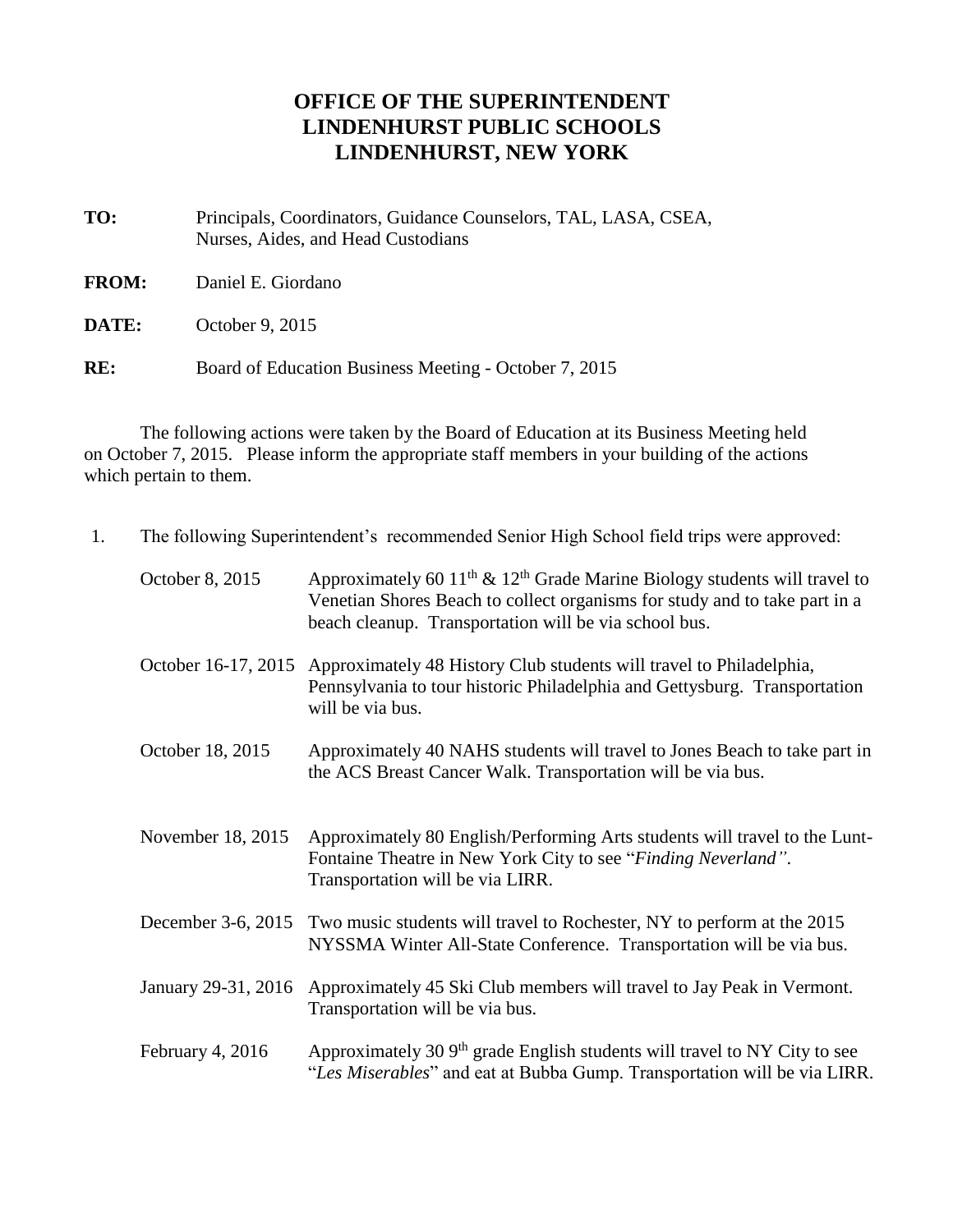LEFT for Juniors

October 13, 2015 Fourth Grade students from the following elementary schools will travel to Sailor's Haven, Fire Island. (previously approved but date changed due to weather)

> Alleghany Avenue Elementary School – 61 students Harding Avenue Elementary School – 70 students Will Rall Elementary School – 100 students

- 2. The Superintendent's recommended resolution authorizing the Board President to enter into a lease agreement between the Board of Education and Lindenhurst UFSD, as landlord and Superkids Christian Daycare, Inc., as tenant, at the E.W. Bower Building as per the agreement was approved.
- 3. The Superintendent's recommended resolution that the Board of Education approves the School Physician's agreement of Dr. Eugene Gerardi for the 2015-2016 school year was approved.
- 4. There was a First Reading of Board Policy #3230 Organization Chart Adopted February 4, 2009 and revised September 22, 2010– no vote taken.
- 5. The Superintendent's recommended resolution that the Board of Education hereby approve the written request of the employee named in the Exec Session confidential Schedule "A" dated September 28, 2015 for an extension of her probationary period for an additional calendar year was approved. The employee's new tenure date is October 22, 2016.
- 6. The Superintendent's recommended resolution adopting a Tax Levy of \$93,914,649.00 for the 2015-2016 School Year, supporting a budget of \$148,495,451.00 was approved. Based upon this, the estimated tax rate will be \$216.95 per \$100 of the assessed value.
- 7. The Superintendent's recommended budget transfers over \$5,000 were approved.
- 8. The Superintendent's recommended disposal of obsolete equipment at the High School was approved.
- 9. The Superintendent's recommended resolution approves the Standard Purchase Agreement with Houghton Mifflin Harcourt and authorized the Board President to execute same.
- 10. The Superintendent's recommended resolution that the Board of Education authorizes the application of the Sandy Tax Relief Act as contained in Chapter 122 of the 2015 Session Laws of the State of New York, making such exemptions applicable to school taxes was approved.
- 11. The Superintendent's recommended resolution that the Board of Education approve the agreement with Fitzgerald's Driving School for the Fall 2015 Semester, Spring 2016 Semester and the Summer 2016 Semester was approved pending the approval of council.